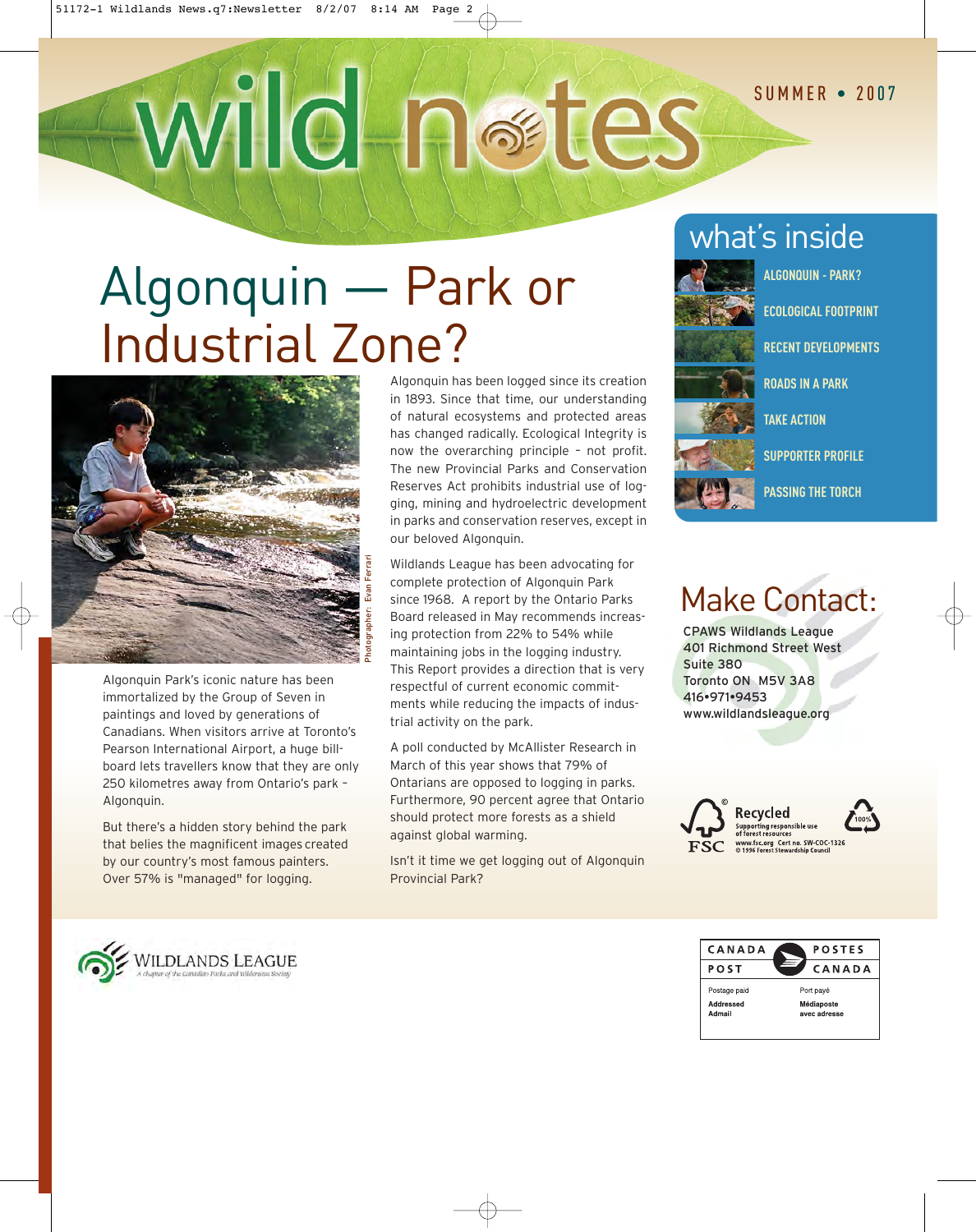# Lightening the Ecological Footprint of Logging in Algonquin Park



Photographer: Evan Ferrari - Killarney Provincial Park

CPAWS Wildlands League supports the Ontario Parks Board in their recent report recommendations. Here is a summary of the recommendations:

**1** Increase protection by 241,032 hectares to include a total of 409,482 hectares or 54 % of the park (without affecting logging jobs).

**2** Reduce the impacts of logging including a review of roads standards, aggregate use, size of pits, and use of temporary bridges.

Pilot a project to test more detailed forest resource inven-<br>tory to enhance accuracy of planning and better integrate<br>the protection and harvesting objectives where logging<br>continues tory to enhance accuracy of planning and better integrate the protection and harvesting objectives where logging continues.

We believe there is additional data that must be considered before finalizing the new protected areas in the park. There are some concerns that the current proposal to increase riparian protection (buffers from all waterways) from 30 metres to 200 metres may not be significant enough to protect some genetically significant Brook Trout and habitat.

Also, researchers recently found that there may be over 30,000 hectares of Old Growth forests that will remain vulnerable to logging, even after the increase in protection proposed by the Ontario Parks Board. The Board report definitely increases protection of some additional old growth habitat. However, logging any old growth forests in a Park in 2007 is simply unacceptable. The report must be modified to confirm the existence of these old growth stands and include them in the new protected areas.

And finally, the impact of 8,000 kilometres of logging roads in a Park is offensive. It flies in the face of protecting ecological integrity and it weakens our shield against global warming. Something is drastically wrong when Algonquin Provincial Park has over 8,000 kilometres of roads and a large metropolitan city like Toronto has 5,300 kilometres.

To read the full report go to: www.ebr.gov.on.ca

## Algonquin Park — Recent Developments

The new Provincial Parks and Conservation<br>Reserves Act makes it illegal to log in all of Ontario's protected areas except one – Algonquin.

✔Through the Freedom of Information Act, CPAWS Wildlands League identified over 8,000 kilometres of roads (primarily for logging) crisscrossing Algonquin Park. This is more than 4 times the length of canoe routes in the park. These roads significantly worsen the habitat fragmentation problems associated with logging, increase the chance of introducing

invasive species, and threaten genetically significant trout fisheries.

**Expanding 19 Researchers found old growth forests within**<br>the areas designated for logging that have never been properly mapped or identified – pointing once again to the woefully poor data available for park protection and logging in the park.

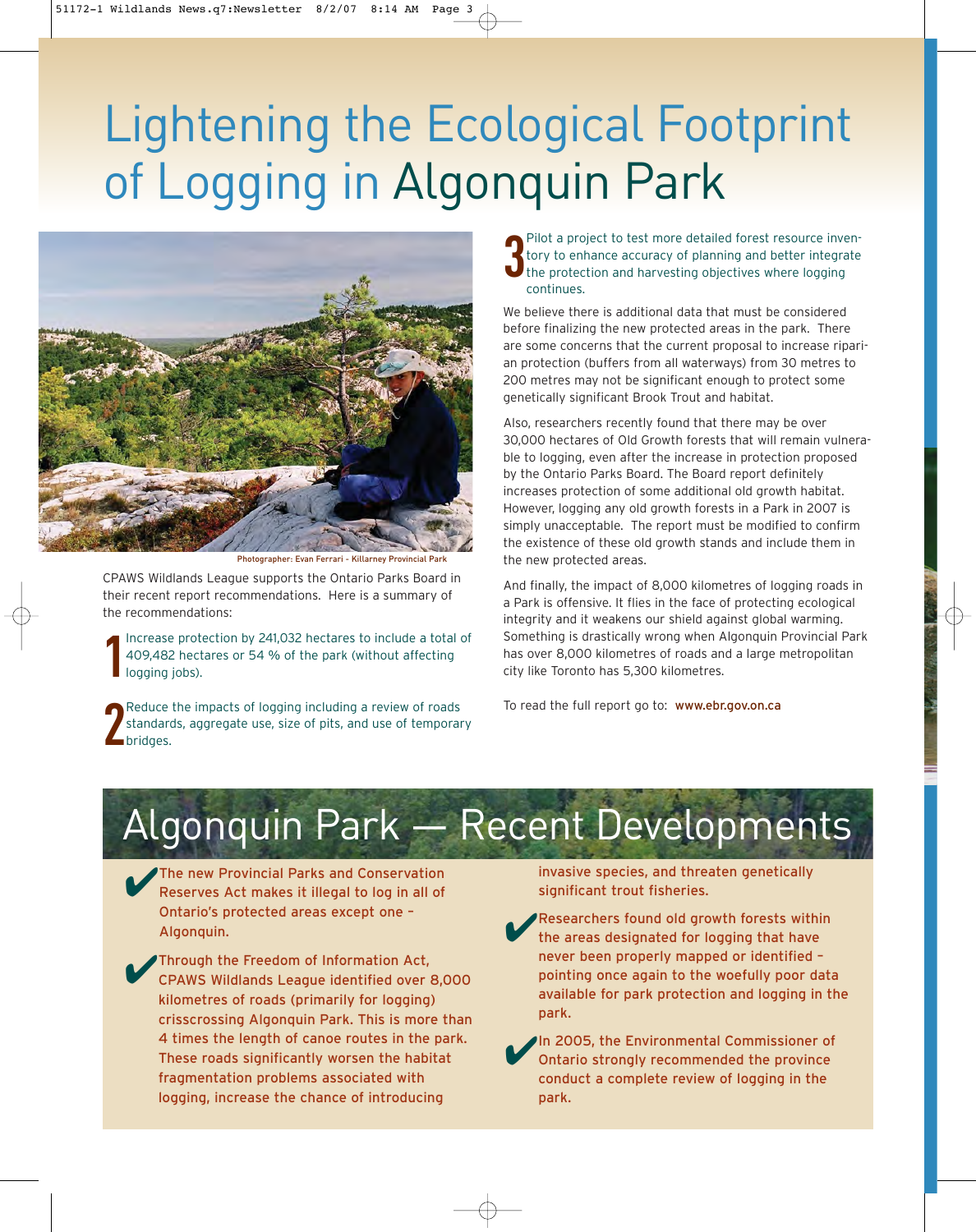# Roads in a Park

Along with its steadily increasing recreational popularity, Algonquin Park has another less known fact: over 8,000 kilometres of logging roads riddle the heart of the park.

This number has steadily increased from 2,240 km in 1968. That's 5,760 km of logging roads built in less than 40 years.

Roads fundamentally change the forest landscape. They remove tracts of forest and change the character of the ecosystem far into adjacent areas. They cleave wildlife habitats and usher in invasive species. Roads bring pollution, noise and sediment, and they interfere with waterways.

The 8,000 km of logging roads in Algonquin occupy about 16,000 hectares (2.1% of the Park), excluding gravel pits and landings that also remove forest. By contrast, the natural environment in the Park is 13,765 ha (or 1.8%).

This intensive network removes from the Park productive forest indefinitely, taking ecological services that include at least .5 million tons of carbon storage. Road construction and maintenance involve large quantities of gravel, requiring many quarries



to provide material, and causing waterway sedimentation, exhaust, noise, dust, and chemical spills.

Many less visible ecosystem effects are also attributable to these linear disturbances. Roads fragment habitat, and create more "edge," forcing change upon the species composition of the forest. Traffic causes road kills and roads change predator-prey relationships, while increasing illegal access for hunting and fishing. Roads impair waterway functions for aquatic species. Vehicles carry hitchhiking weeds, and non-native fish are introduced in anglers' bait buckets. Aggressive aliens now threaten the priceless heritage of

Photographer: Evan Ferrari - Massassauga Pa

Algonquin's native plants and world famous trout waters.

The Ontario Park's Board recently recognized that this road network is contributing to an unsustainable conflict in the Park, and drew attention to these concerns in their December 2006 recommendations to the Minister of Natural Resources.

For more information on the impacts of roads, please see our report: "Roads: more than just lines on a map" in the publications section of our website!



Algonquin Park is being logged. Surprisingly only 14% of Ontarians are aware this.

CPAWS Wildlands League believes that a park is a park and not a place for industry.

The recent Ontario Parks Board report clearly states that we can increase protection in Algonquin from 22% to 54% – without affecting any of the logging industry jobs. Please let the province know that they must implement the report and protect another 2,500 square kilometres of Algonquin now.

This would be a great start, but ultimately Canada's first and oldest provincial park must be free of logging. We must be working towards a complete logging phase out, one that helps local communities around the park move to a new economy.

Algonquin Park identifies us as Canadians around the world, and yet we treat it so poorly. The Parks Board report proves that it's time to turn our attention to Algonquin Provincial Park and bring it into the 21st century.

Even though the official comment period has ended you can still send a letter to the Premier. *YOUR VOICE MUST BE HEARD.* Let him know that Algonquin is important to you. You can send him a letter directly from our website www.savealgonquin.ca or you can send him a letter at the following address:

THE TIME TO ACT IS NOW! Premier Dalton McGuinty Legislative Building Queen's Park Toronto, ON M7A 1A1